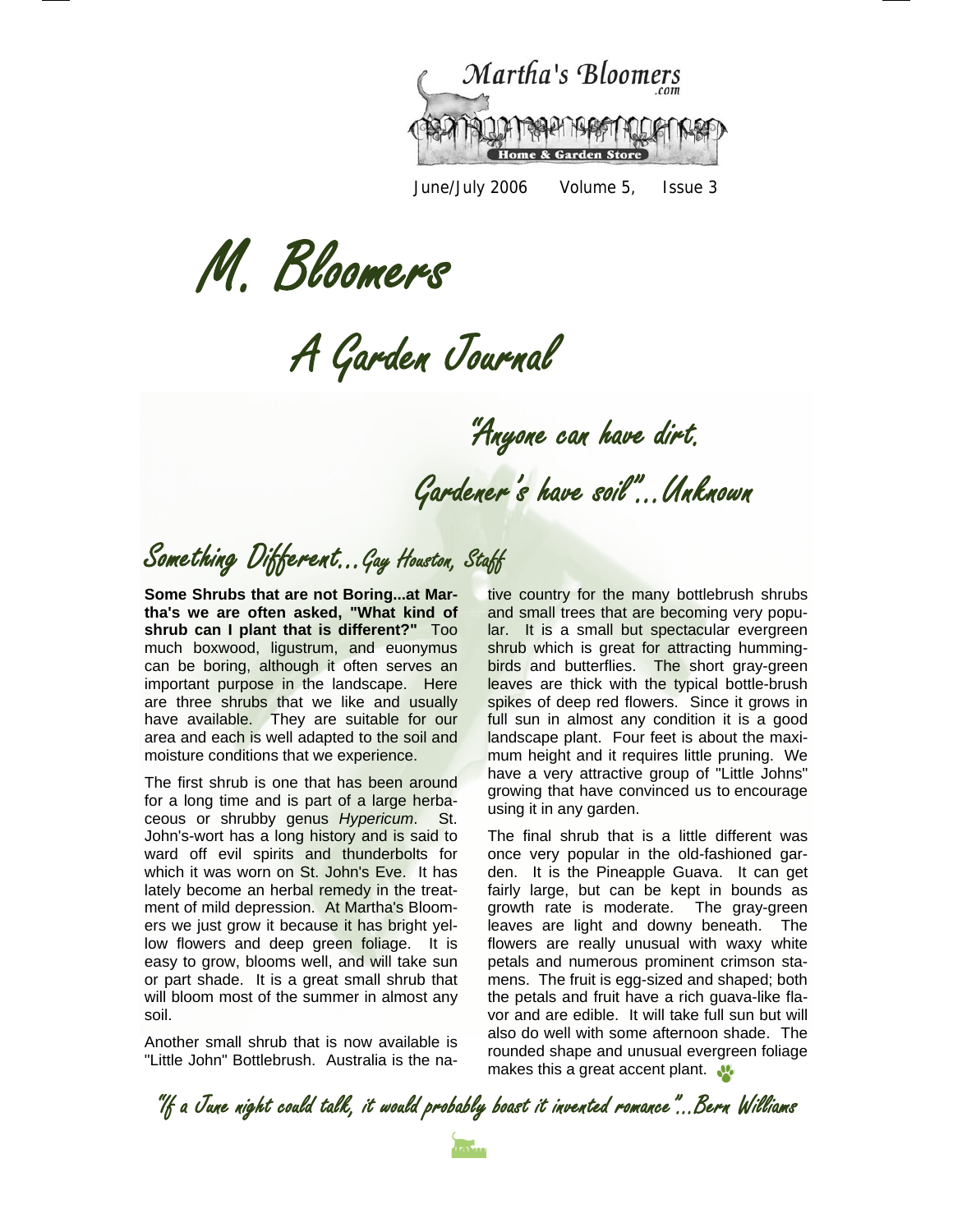### Cool Down with Water…Vickie Deike, Landscape Designer

#### **Is there anyone out there not sweating!**

Even though I grew up in Texas, every summer I am amazed at just how hot a summer afternoon can be. With no relief coming from the weather we have to look elsewhere for refuge from the heat. Shade trees are a must. Shade arbors help, especially when equipped with ceiling fans. However, here at Martha's, what seems to actually drop the temperature are our water features. I'm not sure if it is the sound, the misty splash, or just the temperature of the water, but it always feels cooler when standing near our stream or waterfall. This same cooling effect can be achieved with smaller features as well.

Even the smallest courtyard can fit a bubbler boulder. A bubbler boulder is simply a boulder that has a small hole drilled through its center, just big enough to fit some plastic tubing through. This tubing runs from the bottom of the boulder into a hidden water storage basin and connects to a submerged pump. The pump sends water up through the tubing and bubbling out over the top of the boulder. The water runs down the boulder and back into the storage basin. Generally this type of hidden basin water feature is called a "Disappearing Fountain". Since there is not an exposed pool of water, this is a safe water feature for even small children to play with. The size of the feature can be tiny to quite large depending

on the boulder or boulders selected.

Another variation on the disappearing fountain is to use a ceramic container instead of a boulder. The tubing should run up the inside of the container, stopping at the lip of the opening. This helps to create the plume of water at the top before running over and down the sides. The selection of the ceramic container plays the most important part in the looks of the feature. A tall container can add height to a flat landscape. Coloring can be selected to blend with the surroundings or to add a bold splash that sets it apart. Containers can even be changed out if tastes or styles change. A grouping can be striking as well as create more of that cooling splash. Imagine a parade of various sized containers mixed with statuary that weaves around a curve in a pathway or frames the end of a patio. It looks beautiful, the sound is soothing, and most important it will drop the temperature a few degrees.

Our landscape department can professionally install one for you, or the nursery can sell you the pieces you need to put one together yourself. If you would like to see the details of how a disappearing fountain works, come to our seminar on June 10<sup>th</sup> and we will walk you through the installation steps.

Jo.

# Hot Summer News...David Albrecht, Horticulturist

**Ligularia named for it's tongue-shaped leaves has it's origins in China, Japan, and Korea.** Ligularia is commonly referred to as the leopard plant, even though most species do not have spots on the leaves. A member of the Asteraceae family, this zone 3 to 8 herbaceous perennial has remained evergreen this winter here at Martha's Bloomers.

Ligularia prefers partial shade to full shade and medium wet to wet soils. One should never let the soil dry out completely. Ligularia is very susceptible to the heat of late summer and subject to wilting in the late afternoon, but will recover after the sun goes down. This plant is clump-forming and is grown for its lush dark-green foliage as much

as it's showy spikes of daisy-like yellow flowers.

Some species such as *L. stenocephala* 'The Rocket' can reach a height of 5 feet. *Ligularia dentata* "Othello" gets 2 to 3 feet tall and has long, red petioled, lush, dark green leaves with scalloped edges and red veins. The yellow blooms rising above the canopy of leaves usually appear mid summer and are 2 to 4 inches across. *Ligularia tussilaginea* 'Aureomaculata' also gets 1 to 2 feet tall and is a ligularia that actually has gold spots on the leaves.

One last ligularia worth mentioning is Ligularia tussilaginea 'Cristata' or crested ligularia. It has very ruffled leaves that are covered with hair top and bottom when new. Cristata gets 1 to 2 feet tall and also has the characteristic yellow daisy-like flowers.

"The poetry of the earth is never dead"...John Keats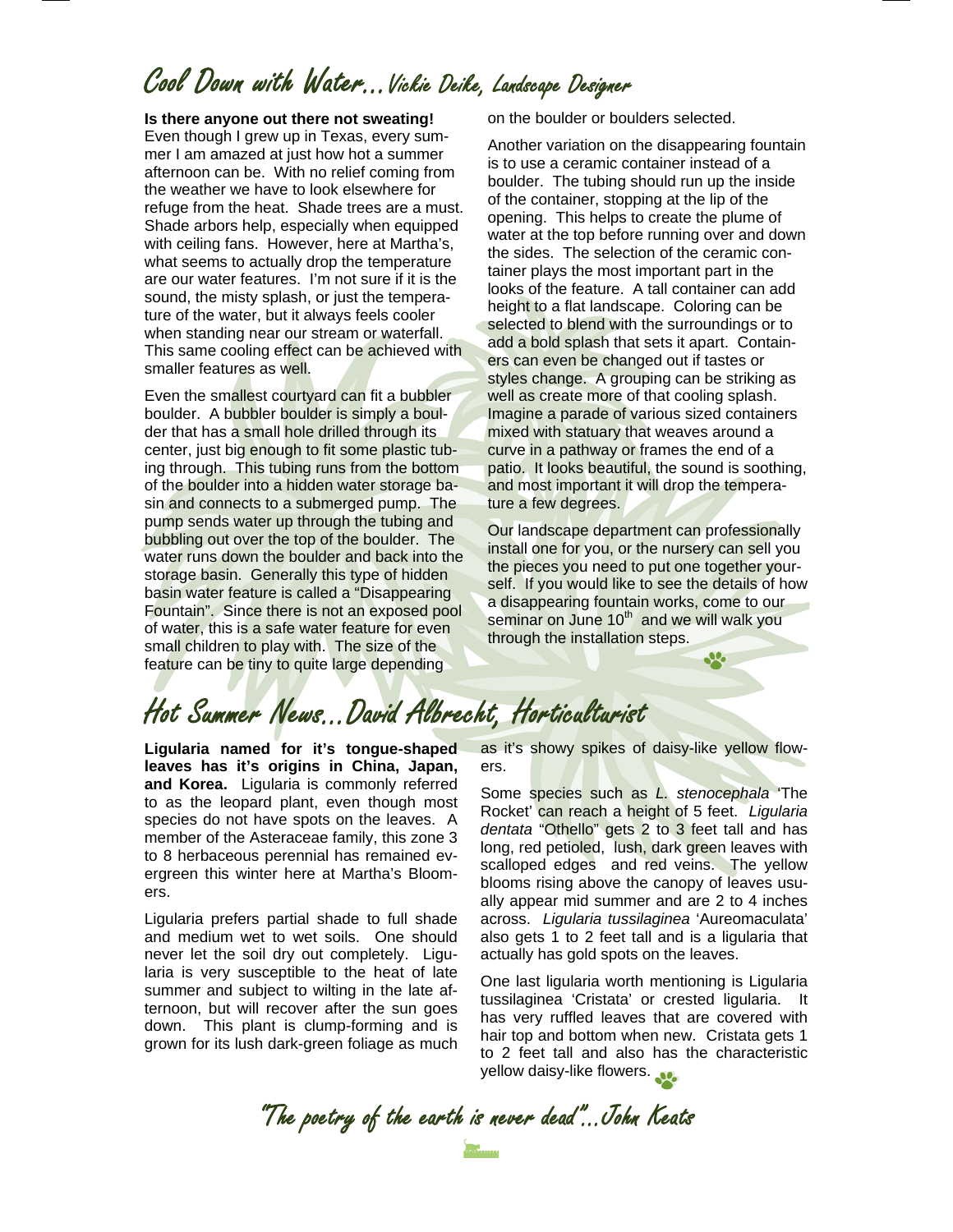# Flying Flowers…Sharon Murry, Staff

**Imagine sitting in a comfortable lawn chair, enjoying the sun filled skies of a summer morning.** You close your eyes and listen to the chirping birds singing their unique songs. You are surrounded by your many flower beds and vegetables as they are slowly coming to life. Feel the slight breeze, hear the rustle of tree branches...you open your eyes and all around you there are flowers flying everywhere! There is orange with black, black with white, iridescent blue and many other colors. You look closer and realize the flowers are the many different butterflies attracted to your yard. They are flying here and there looking for nectar sources and add a sense of calmness as you watch them flutter through the air.

Butterfly watching ranks high among our outdoor pleasures, right alongside enjoying birds and wildflowers. The aesthetic appeal of these winged creatures is even more significant once we realize that butterflies neither sting, bite, nor transmit disease.

There are many butterflies common to our area that can be attracted to the yard simply by planting their favorite food or host plant. A few of the favorites and most common in our area are the Monarch, Black Swallowtail, Gulf Fritillary and the Pipevine Swallowtail.

To be successful when creating a butterfly garden, you should have a basic understanding of the miracle of metamorphosis and learn to identify the butterfly species. Get to know their food needs and the plants that provide them. Plant a combination of adult nectar sources and larval host plants. The stages of the butterfly are the egg, larval (caterpillar), pupa (chrysalis) and adult. When you see that big green caterpillar with black stripes munching away on your dill or

parsley plant, you will realize it really is a Black Swallowtail butterfly in disguise. Soon it will form a chrysalis and in time the mystical, magical transformation into a butterfly will take place.

The purple passion vine is the host plant for the Gulf Fritillary butterfly. If you have many orange and black caterpillars feeding on your passion vine to the point that the plant has few leaves left, do not panic. The leaves will grow back as soon as the caterpillars go into the molting stage. Plant Milkweed, also known as butterfly weed, as the host plant for the Monarch butterfly and the Dutchman's Pipe vine as the host plant for the Pipevine Swallowtail butterfly.

Nectar plants provide the nourishment for the adult butterflies. Generally speaking, the best butterfly nectar plants are those that are sunloving. These include ground covers, annuals, perennials, shrubs and trees. Petunia, bee balm, daisy, nicotiana, impatiens, lantana, marigolds, zinnia, milkweed, verbena, buddleia, firebush, coneflower and ruellia are just a few of the many nectar producing flowers that butterflies will seek out. Plant them in clusters to create a burst of color and fragrance.

For a finishing touch, add damp spots or shallow puddles for drinking. Place large stones for basking in the sun and pieces of fruit (citrus, bananas or peaches) for supplemental nectar around your yard.

Butterflies are important to our ecology. They go wherever they please and please wherever they go. Avoid pesticide applications whenever possible. All butterfly stages are very sensitive to pesticides. Why not enjoy some flying flowers in your yard!

# Take a break from the Hot Summer Sun…

Join us in the Arbor Room on Saturday's for free and fun gardening seminars. And, Petals 'n Bloomers and the Café will be presenting two delightful and delicious cool summer luncheons on Monday, June 12 and July 10.

"A garden is a lovesome thing"...Thomas Edward Brown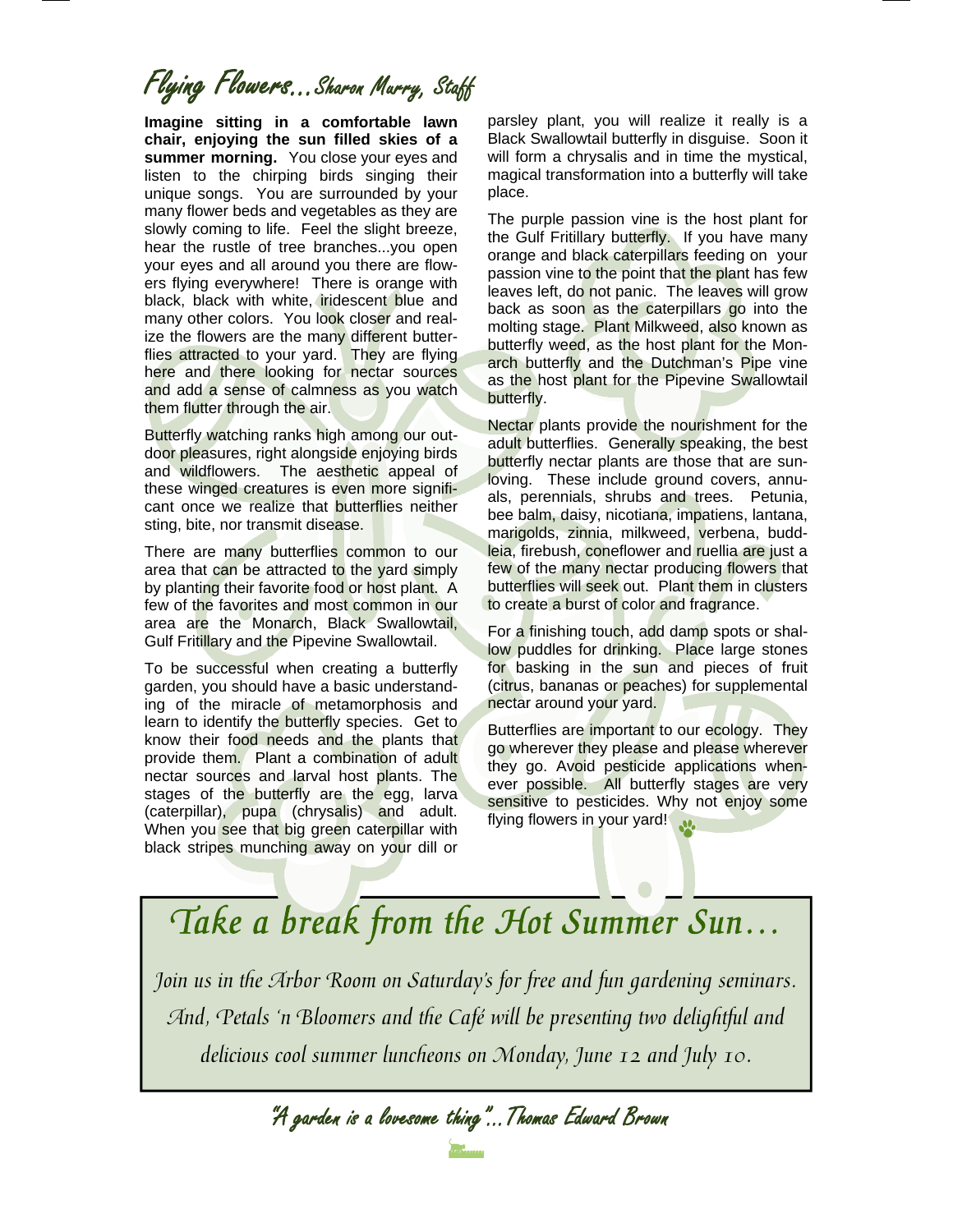### What's Cooking at the Café….Jamie Swain, Staff

**Fun new flavors in the tearoom!** Come experience our great summer dishes featuring fresh herbs from the Martha's Bloomers garden. Cool salads and light entrées are a new addition to our summer menu.

"When in Rome do as the Roman's do"...Join us the first Thursday of every month for our

#### Summer Luncheons….Tricia Barksdale, Petals 'n Bloomers

Can't make it to the Mediterranean this summer? Well, we're bringing it to you! Café M. Bloomers and Petals 'n Bloomers are presenting **"Under the Tuscan Sun Luncheon"**  on Monday, June 12 at 11 am and again at 1 pm. The summery Italian menu will wake up your tastebuds, and the tablescapes will inspire you to try new entertaining venues. Sunflowers, rustic pottery, olives, basil and lavender are just a few of the table themes. Join us for a carefree vacation!

And to continue our summer fun, Barbara Elkey, who is an author, floral designer and motivational speaker, uses the Lily as a symbol of women's struggles with breast cancer. She describes the Lily as "delicate and resilient" in her educational foundation called Grow for Life. As a breast cancer survivor herself, Barbara's quest for breast cancer awareness takes her across the country with this fragrant symbol.

Café M. Bloomers is partnering with Petals 'n

### Be a Winner...Shirleen McDonald, Staff

**Linda Romer is the fifth winner of our Be A Winner Contest!** She received a gift certificate for two for lunch at Café M. Bloomers! Linda submitted this great vegetable salad recipe.

#### **Rainbow Vegetable Salad**

1 can French Style green beans, drained 1 small can English peas, drained 1 small can corn, drained. 1 small jar diced pimentos 1 medium purple onion, chopped

3/4 cup sugar 1/2 cup white vinegar 1/2 cup cooking oil

newest addition to the tearoom…"Italian Day"! Pasta, pastries and wine-a-ritas...Saluté!

Keep your summers easy and breezy...Café M. Bloomers can cool off your kitchen by letting us prepare your summer meals and desserts. Call Café M. Bloomers today at 936- 870-3277 for a complete list of our entrées and fresh baked goods!  $\mathbf{M}$ 

Bloomers to bring you a **"Luscious Lily Luncheon"**, Monday, July 10 at 11 am and again at 1 pm. A portion of the funds raised from this luncheon will be donated to the American Cancer Society.

This "Lilyfest" will feature all types of lilies — Casa Blanca, Stargazers, Oriental, Asian and Peruvian. The tablescapes will inspire you for your own summer entertaining. Also, this program will be educational as the specifics of each lily variety are discussed. The cause will encourage you; the floral designs will amaze you; the scent will delight you; and the menu will gratify you! Join us for this Lilyfest!

#### Make your luncheon reservations today by calling Café M. Bloomers **936-870-3277**

Cost is \$25 per person.

Reservations confirmed by credit card.

Mix vegetables, onion and pimentos in a small casserole dish. In a small mixing bowl combine sugar, oil and vinegar to make a marinade liquid. Stir marinade until well blended. Combine vegetables and marinade together in a casserole dish. Chill covered in refrigerator until cold. Serve salad using a slotted serving spoon.

If you want to "Be a Winner" just send in your favorite recipe, garden tip or question to gardenjournal@marthasbloomers.com.

Please keep your recipes or garden tips coming and watch to see if you are our next "Winner"!

"Who loves a garden loves a greenhouse too!"...William Cooper